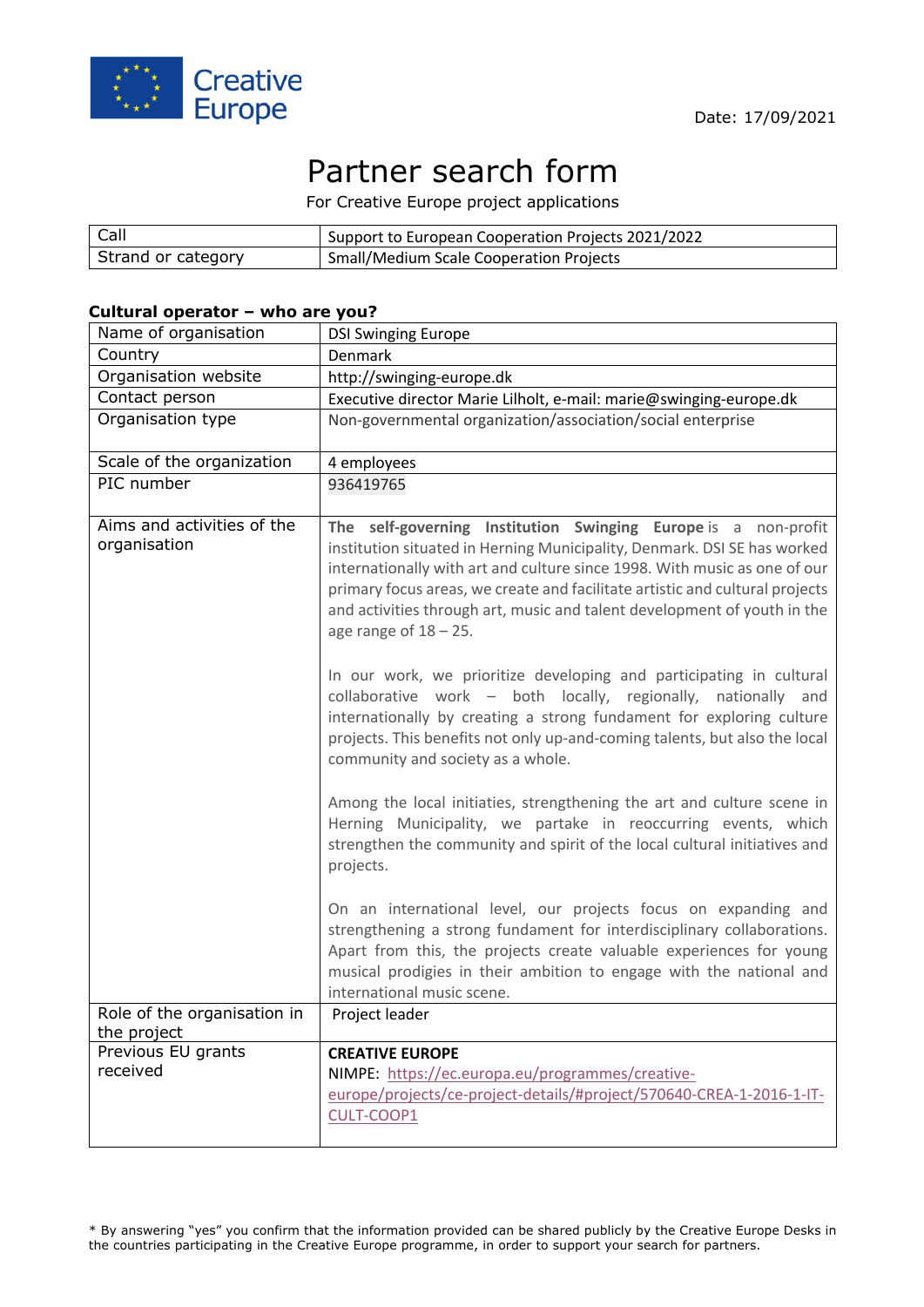| MOSAIC: https://ec.europa.eu/programmes/creative-<br>europe/projects/ce-project-details/#project/597482-CREA-1-2018-1-IT-<br>CULT-COOP1            |
|----------------------------------------------------------------------------------------------------------------------------------------------------|
| LIBERTY: https://ec.europa.eu/programmes/creative-<br>europe/projects/ce-project-details/#project/607378-CREA-1-2019-1-<br>UK-CULT-COOP2           |
| <b>ERASMUS+:</b><br>humARTS: https://ec.europa.eu/programmes/erasmus-<br>plus/projects/eplus-project-details/#project/2018-3-DK01-KA105-<br>059852 |

## **Proposed Creative Europe project – to which project are you looking for partners?**

| Sector or field           | <b>MUSIC</b>                                                                                                                                                                                                                                                                                                                                                                                                                                                                                                                                                                                                                            |
|---------------------------|-----------------------------------------------------------------------------------------------------------------------------------------------------------------------------------------------------------------------------------------------------------------------------------------------------------------------------------------------------------------------------------------------------------------------------------------------------------------------------------------------------------------------------------------------------------------------------------------------------------------------------------------|
| Description or summary of | <b>ROOTS (working title)</b>                                                                                                                                                                                                                                                                                                                                                                                                                                                                                                                                                                                                            |
| the proposed project      | A European collaborative music project with a holistic approach to young<br>emerging talent                                                                                                                                                                                                                                                                                                                                                                                                                                                                                                                                             |
|                           | ROOTS is a European development and networking project that seeks to<br>establish and maintain young transnational cultural ecosystems within<br>the young European fringe groups in the context of music, technology<br>and management in collaboration with established and professional<br>venues.                                                                                                                                                                                                                                                                                                                                   |
|                           | <b>Why ROOTS?</b><br>There are plenty of opportunities for young musicians today, but in the<br>project's title ROOTS, it is implied that the project not only aims to work<br>with the most visible part - the finished product on a stage - but strives<br>to strengthen the fringe music scene's roots from a holistic approach to<br>live music production. Therefore, the emerging talents from sound and<br>light production, as well as management, are involved on an equal<br>footing with the music, because without those elements, the musicians<br>do not have good chances in the future.                                 |
|                           | <b>Activities</b><br>The project is built around a network of professional venues, which will<br>help by finding young local sound and lighting technicians, musicians /<br>bands and music management aspirants to take part in the project. The<br>project culminates with local project- and festival weeks with workshops,<br>young-to-young meetings, as well as preparation and facilitating of the<br>festival for the participating upcoming bands and a main artist name<br>within the roots genre. Every year, the project week and the festival take<br>place in a new country, with a new partner venue as the focal point. |